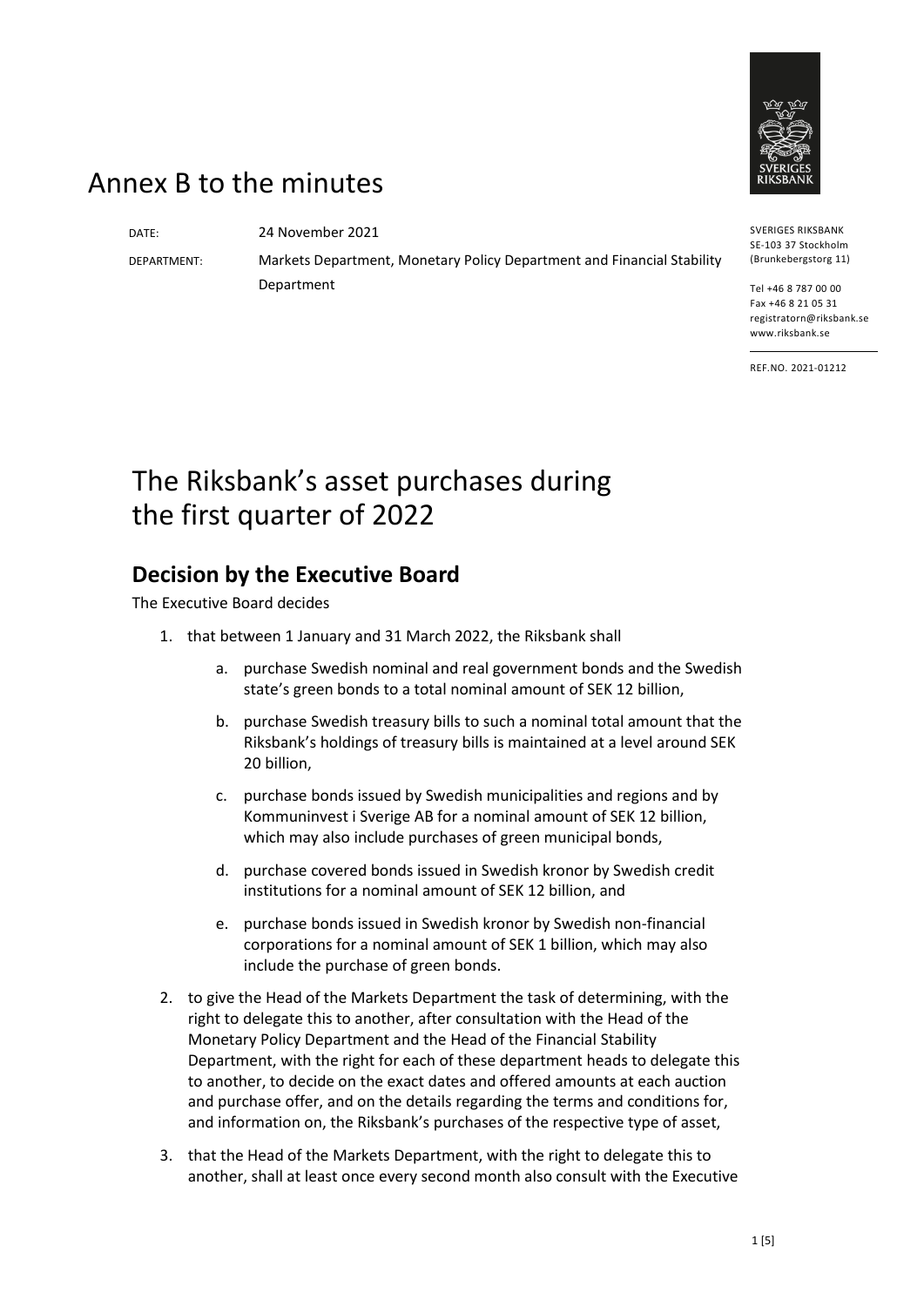

Board regarding guidelines for the Riksbank's purchases of the respective type of asset to be made in the period up to the next consultation, and

4. to publish the decision on Thursday 25 November 2021, at 09.30.

### **Background**

As part of the measures to counteract the effects of the coronavirus pandemic on the Swedish economy, the Riksbank has implemented, since March 2020, an extensive asset purchase programme for monetary policy purposes. The programme, which expires on 31 December 2021, has included purchases of Swedish treasury bills and government bonds, bonds issued by Swedish municipalities and regions and Kommuninvest i Sverige AB (below also referred to as municipal bonds), covered bonds issued by Swedish credit institutions and bonds and commercial paper issued by Swedish non-financial corporations. Within the scope of this programme, the Riksbank has purchased the Swedish state's green bonds and green municipal bonds. Moreover, the purchases of corporate bonds have been limited to bonds issued by companies deemed to comply with international standards and norms for sustainability.

This purchase programme and the Riksbank's other measures during the pandemic have contributed to a gradual stabilisation of the financial markets, with lower interest rates and better functionality as a result. The programme has therefore contributed to the recovery in the Swedish economy. The scope and focus of the measures have continually been adapted to changes in the economic outlook.

From the start of the asset purchase programme in March 2020 until 23 November 2021, the Riksbank has purchased government bonds for SEK 88.0 billion, municipal bonds for SEK 105.5 billion, covered bonds for SEK 423.0 billion and corporate bonds for SEK 12.6 billion. The Riksbank no longer has any holdings of commercial paper. As of 23 November 2021, the Riksbank's purchases of treasury bills had resulted in holdings amounting to SEK 24.5 billion. Together with the government bonds purchased by the Riksbank in accordance with decisions taken before the pandemic, this means that the Riksbank's total asset holdings amounted to SEK 938.5 billion as of 23 November 2021.

### **Considerations**

Over the last two years, the pandemic has led to dramatic fluctuations in the global economy and in many parts of the world, the spread of infection is still a cause for concern. But in the countries most important for Swedish trade, demand has risen rapidly at pace with the easing of restrictions on most countries. Economic activity in Sweden has continued to strengthen due to strong domestic and global demand. The rapid change in demand when economies reopened have strained global supply chains and several bottlenecks have arisen in production and in the trade sector. Among other problems, this has led to companies in different parts of the economy finding it difficult to produce enough to meet demand. The supply shocks are creating headwinds for growth in the second half of this year but next year, these problems are expected to subside gradually when consumption patterns normalise, demand grows more slowly and production capacity is adjusted. The conditions for continued strong economic activity over the next few years are deemed favourable – both in Sweden and abroad.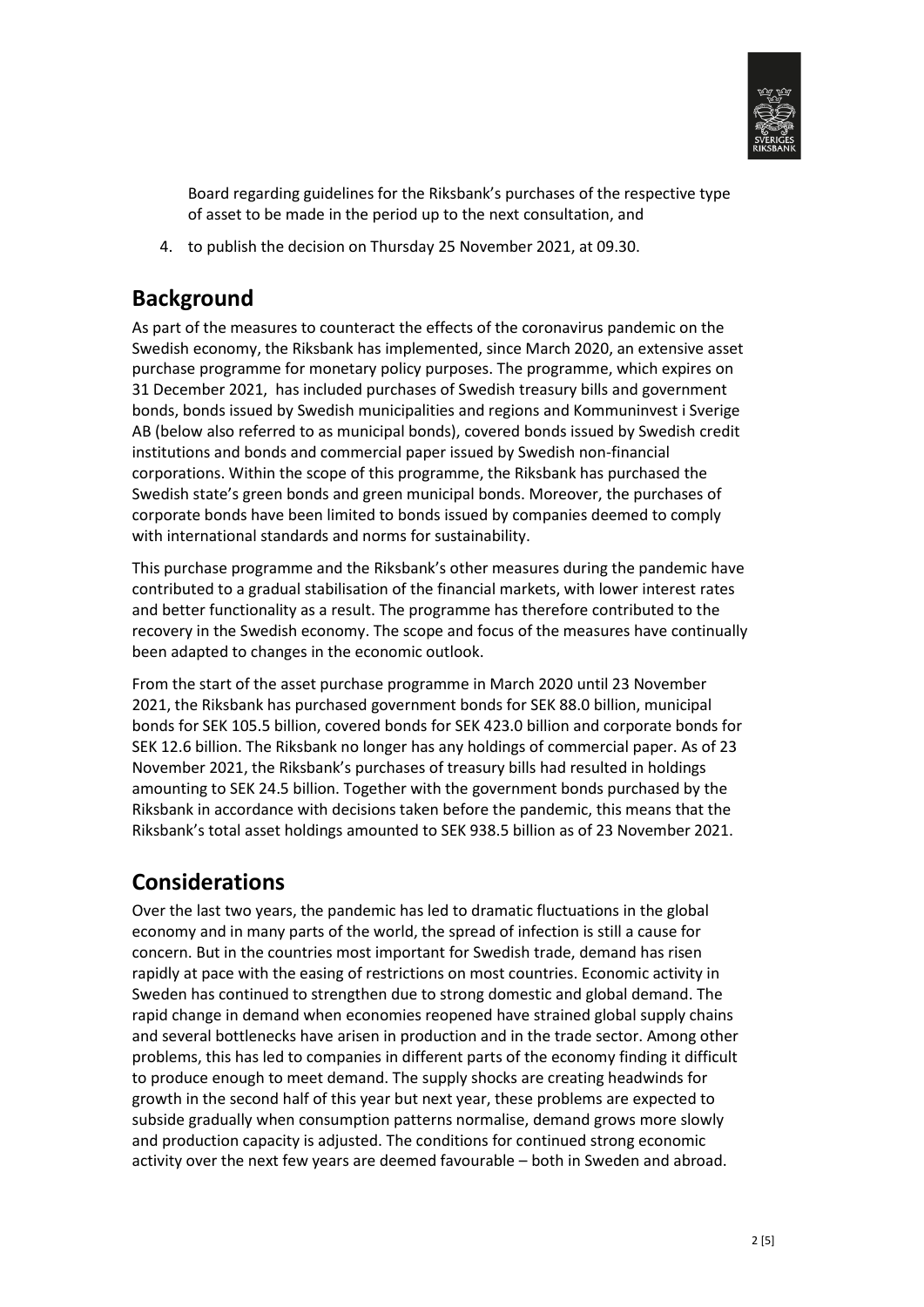

As in other countries, inflation in Sweden has also risen rapidly in 2021. The upturn has largely been driven by rapidly rising energy prices. The assessment, supported by forward prices, is that energy prices will not continue to increase at the same pace going forward. The contribution from energy prices will therefore decrease next year, which is an important reason for why inflation is expected to fall back. Inflation adjusted for energy prices is expected to continue to rise somewhat and be just over 2 per cent until the end of next summer, after which CPIF excluding energy will fall back somewhat. For inflation to be persistently close to 2 per cent, a more sustained upturn in cost pressures is required. According to the Riksbank's forecast, it will take until 2024 before inflation is more lastingly close to the inflation target. A pre-condition for this is that monetary policy continues to provide support to the economy.

In recent decades, inflation has undershot the target on average. The fact that it has now risen and will be above target for a time may help to more clearly anchor price and wage expectations in a way that is compatible with close-to-target inflation. If monetary policy were to be tightened too soon, the risk is high that inflation will not be persistently close to target in the period ahead.

#### **Purchases of assets during the first quarter of 2022**

The asset purchase programme initiated in March 2020 will expire on 31 December 2021 (ref.no. 2020-00861). As from the first quarter of 2022, the asset purchases made by the Riksbank will be focused on compensating for maturing assets. The scope of purchases will be adjusted so that the total holdings develop in a way that contributes to well-balanced monetary policy. Purchasing decisions are taken for one quarter at a time.

Monetary policy needs to give continued support to the economy for inflation to be close to the inflation target in the slightly longer term. The Riksbank's asset holdings will then need to develop in a way that is compatible with continued expansionary financial conditions. The asset purchases in the first quarter of 2022 that are now being decided on by the Executive Board will contribute to this by compensating for forthcoming principal payments. The scope of the purchases carried out in the first quarter of 2022 is in line with the Riksbank's previous communication and more or less in line with expectations among market participants. The Executive Board's forecast is that asset holdings will be more or less unchanged during 2022.

The purchases included in this decision shall be implemented with such an allocation and according to such terms and conditions that they can be assessed as compatible with the appropriate provisions regarding the prohibition of monetary financing, in accordance with the instructions in the Executive Board decision dated 9 February 2021 (ref.no. 2021-00257). This means that purchases will continue to be designed based on the principle that the Riksbank should not hold a predominant share of the total outstanding stock of assets issued by the Swedish state, Swedish municipalities and regions, as well as Kommuninvest i Sverige AB and publicly-owned companies.

It is therefore appropriate that between 1 January and 31 March 2022, the Riksbank purchases nominal and real Swedish government bonds and the Swedish state's green bonds for a total nominal value of SEK 12 billion, municipal bonds for a nominal amount of SEK 12 billion, and covered bonds issued in Swedish kronor by Swedish credit institutions for a nominal amount of SEK 12 billion. Within the amount allocated for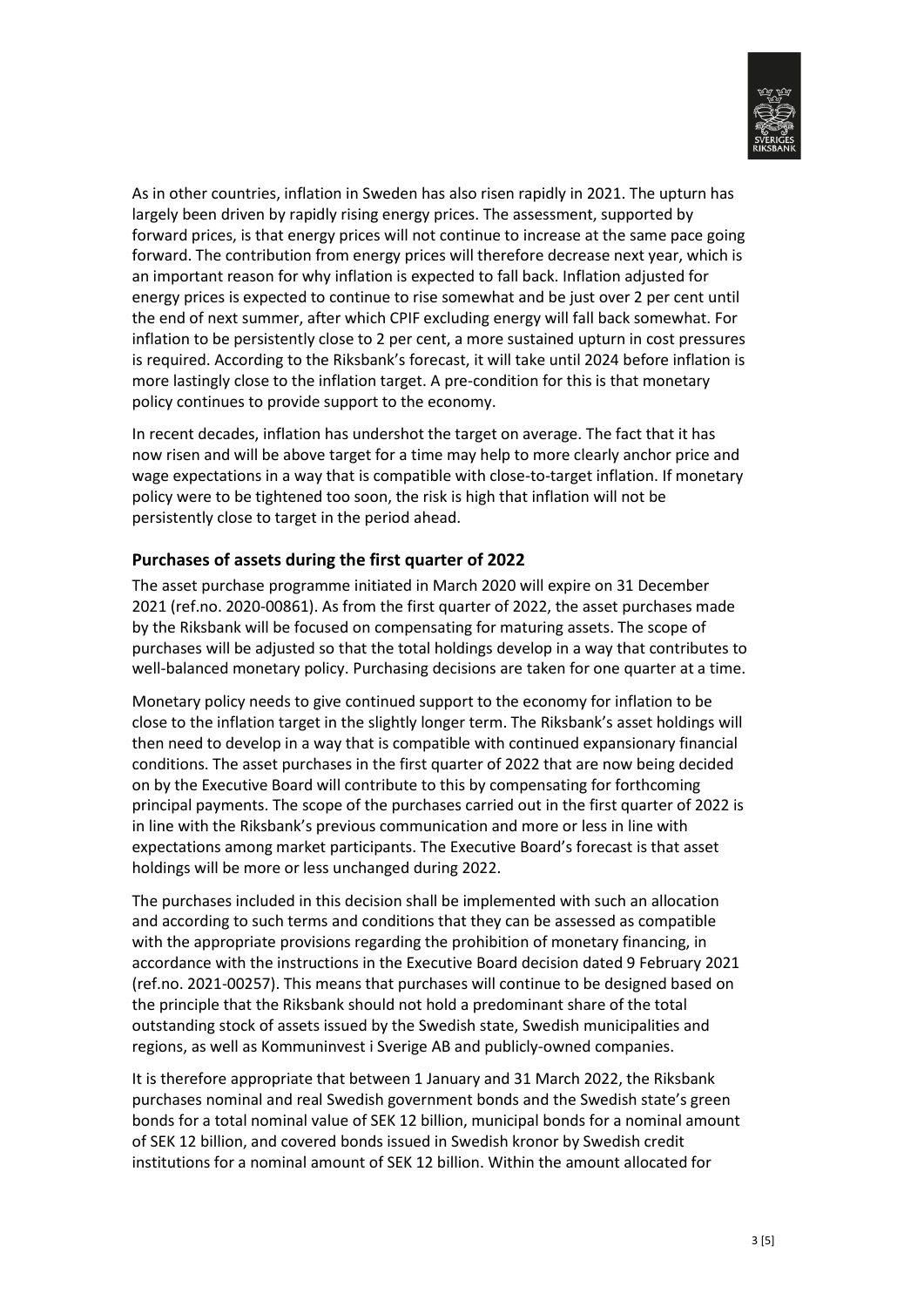

purchases of municipal bonds, the Riksbank may continue to purchase green municipal bonds.

Correspondingly, it is appropriate that the Riksbank continues to purchase Swedish treasury bills during the same period. The treasury bills purchased so far by the Riksbank in 2021 have, to some extent, matured and will continue to mature in the first quarter of 2022. It is therefore appropriate that between 1 January and 31 March 2022, the Riksbank purchases these assets for such a nominal total amount that the total holdings of treasury bills in the Riksbank's asset portfolio is maintained at a level around SEK 20 billion, in accordance with the instructions in the Executive Board decision dated 9 February 2021 (ref.no. 2021-00257).

In addition to the purchases of bonds and treasury bills stated above, the Riksbank shall during the first quarter of 2022 purchase bonds issued in Swedish kronor by Swedish non-financial corporations for a nominal amount of SEK 1 billion.

The Riksbank's asset purchases are justified in terms of monetary policy and are made with the support of Chapter 6, Article 5 of the Sveriges Riksbank Act (1988:1385). Continued offers to purchase bonds and treasury bills are contributing to a broad passthrough of monetary policy on interest-rate formation.

#### **Instructions for purchases in the first quarter and risk assessment**

For the Riksbank to ensure that the asset purchases have a broad pass-through into rate-setting, they should continue to be made in a market-neutral way and through bid procedures on the secondary market. Purchases of corporate bonds can also be made on the secondary market in the form of bilateral purchases; see the instructions conferred by the Executive Board decision of 31 August 2020 (ref.no. 2020-00861) and 6 November 2020 (ref.no. 2020-01133). Purchases of corporate bonds shall also comply with the instructions in the Executive Board decision on sustainability dated 25 November 2020 (ref.no. 2020-00861).

The Riksbank's purchases of government bonds shall be in accordance with the instructions in the Executive Board decision on government bond purchases dated 27 April 2020 (ref.no. 2020-00380). The Riksbank's holdings of nominal government bonds consist mostly of bonds with a maturity period of less than 10 years. Consequently, until further notice, purchases of nominal government bonds should mainly be allocated at longer maturities. The Swedish National Debt Office began issuing a government bond with a 50-year maturity in June this year. The Riksbank has not purchased this bond so far but this does not rule out the bond being included in the Riksbank's purchases of nominal government bonds at a later occasion.

The Riksbank's offer to purchase municipal bonds shall be in accordance with the instructions in the Executive Board decision dated 15 May 2020 (ref.no. 2020-00511). This means that the Riksbank shall offer to buy municipal bonds so that the holdings over time as far as possible reflect the outstanding stock of bonds with regard to, for example, issuer, maturity and credit-rating.

The purchases of green government bonds and green municipal bonds shall follow the instructions in the Executive Board's decision dated 25 November 2020 (ref.no. 2020- 00861), which means that they shall be managed according to the same terms and conditions as apply to the other government bonds and municipal bonds respectively.